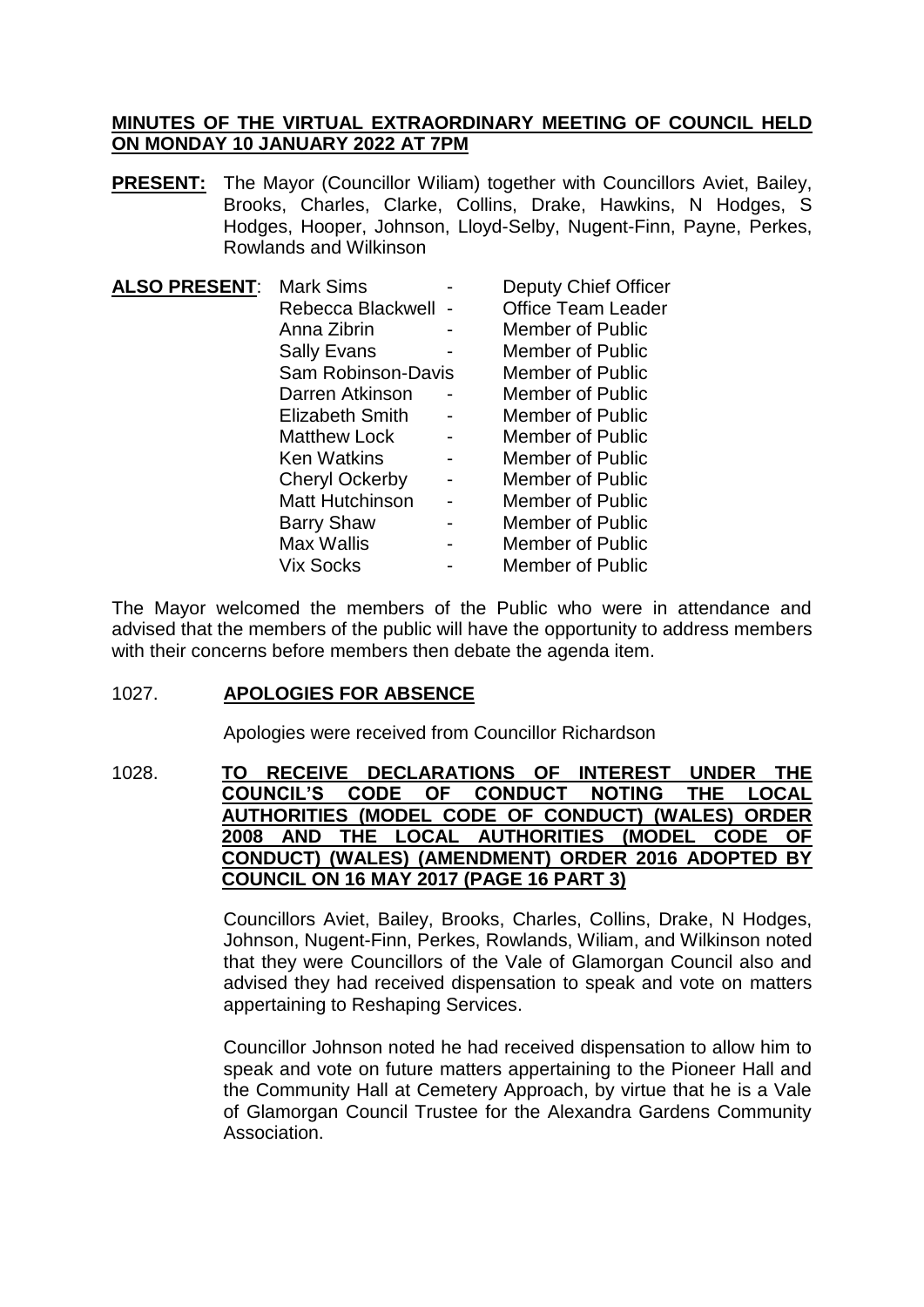Councillor Rowlands noted he has been granted dispensation to speak only at all meetings of Barry Town Council on matters relating to the Youth Forum and the impact of the Forum on restructuring of the Youth Service and financial arrangements.

Councillor Payne wished to make a declaration in the event of discussions relating to Youth services due to being the Vice Chair of the Vale of Glamorgan Youth Forum. Councillor Charles also wished to make the same declaration due to being a link Councillor on Barry Youth Council.

## 1029. **WELL-BEING OF FUTURE GENERATIONS (WALES) ACT 2015**

It was noted that this Act sets out the requirement for a public body to act in a manner which seeks to ensure **that the needs of the present are met without compromising the ability of future generations to meet their own needs.**

In order to act in that manner, a public body must take account of the following things:

- (a) the importance of balancing short term needs with the need to safeguard the ability to meet long term needs, especially where things done to meet short term needs may have detrimental long term effect;
- (b) the need to take an integrated approach, by considering how—

(i) the body's well-being objectives may impact upon each of the wellbeing goals;

(ii) the body's well-being objectives impact upon each other or upon other public bodies' objectives, in particular where steps taken by the body may contribute to meeting one objective but may be detrimental to meeting another;

(c) the importance of involving other persons with an interest in achieving the well-being goals and of ensuring those persons reflect the diversity of the population of the part of Wales in relation to which the body exercises functions;

(d) how acting in collaboration with any other person (or how different parts of the body acting together) could assist the body to meet its wellbeing objectives, or assist another body to meet its objectives;

(e) how deploying resources to prevent problems occurring or getting worse may contribute to meeting the body's well-being objectives, or another body's objectives.

## **RESOLVED: That the Well-being of Future Generations (Wales) Act 2015 be noted.**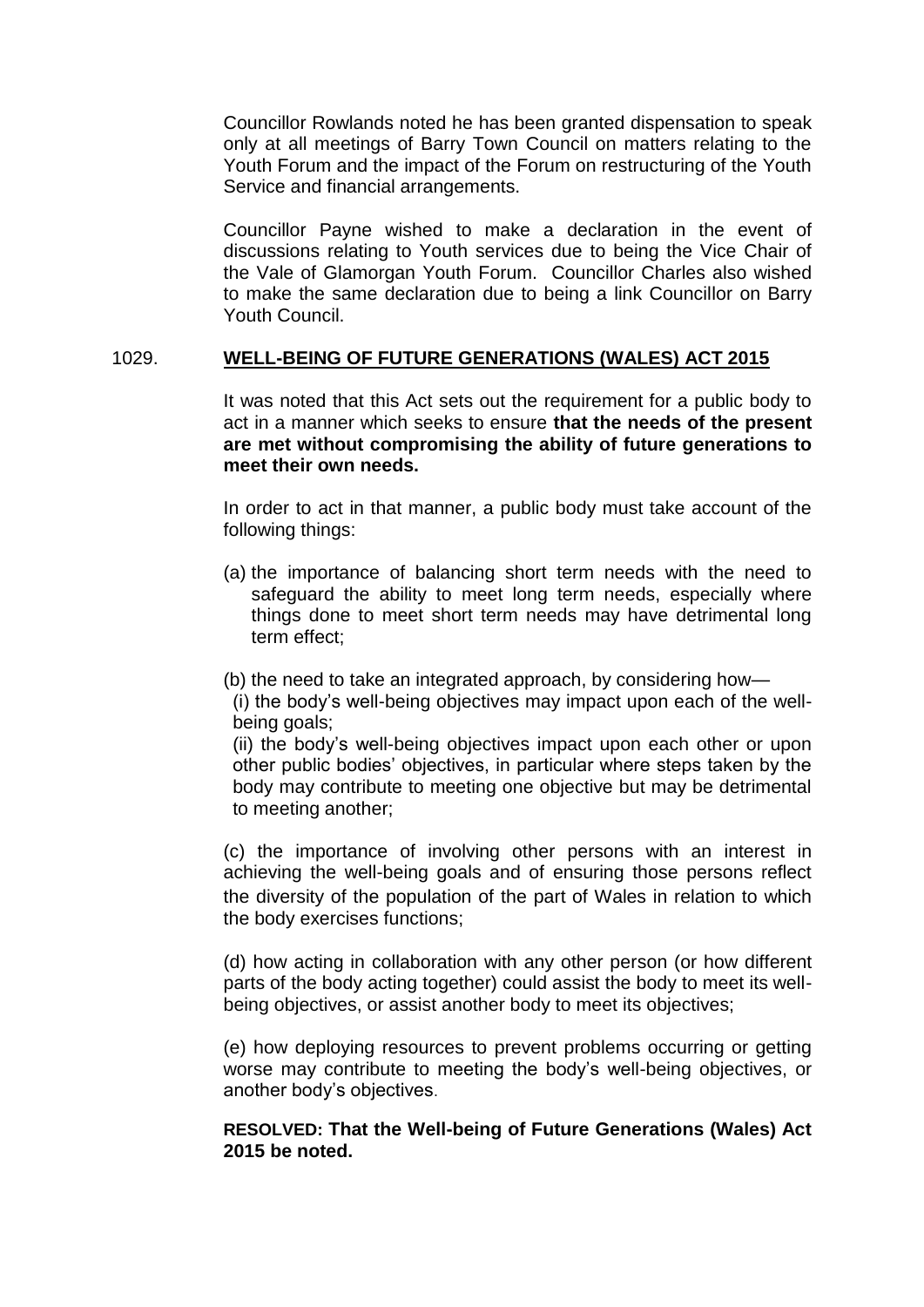The Mayor advised that the minutes would be moved to follow the next agenda item in order for members of the public to participate and for members to discuss an amendment to minute number 1024.

## 1030. **BIO MASS VOLUNTARY RETROSPECTIVE ENVIRONMENTAL STATEMENT**

The Mayor advised that he had called the Extraordinary meeting in order to discuss the Voluntary Retrospective Environmental Statement in relation to the Bio Mass UK No.2 Ltd.

The Mayor then asked for members of the public to address members with their concerns.

Mr Robson-Davis addressed members of Council raising the following points. The development will not produce zero emissions and NRW agrees, the amount of emissions will be on par with coal emissions, it will take over the next 100 years to decompose, it would set a precedent for other incinerators to be built, the incinerator is not sustainable. He also advised that the emissions would have a large impact on Barry and since the initial proposal there has been a number of developments including new schools which would not be recorded in the initial risk assessment. He also advised that the water levels in Barry are set to rise by 2050 and it would have a detrimental impact due to the plant being built in an area that will be prone to flooding, which would cause water to become toxic due to mixing with flood water from the plant.

The Mayor advised that he was aware that another member of the public wished to speak on the matter but have yet to arrive. Councillor Brooks suggested to continue with discussions until they arrive as there was no time indication of their arrival.

Councillor Brooks advised that it was a retrospective Environmental Impact Assessment (EIA) which should have been carried out at the beginning of the application process and it is only taking place now due to pressures from the public and Barry Town Council. Councillor Brooks added that the initial consultation period of 30 days was not long enough due to the amount of information to absorb and understand, therefor Barry Town Council requested the extension. She gave an overview of the history of the development advising that it had been 6 years since the initial application was approved even though there had been objections and refusals against the development, the Planning Inspectorate overturned the decision. Councillor Brooks also advised that the development has changed hands under various names and owners with the Council not getting answers to the questions that have been asked. Councillor Brooks felt that there is a breakdown in trust with the developers noting that they have flouted planning rules and are now being enforced to produce an EIA which should have been undertaken at the beginning. Councillor Brooks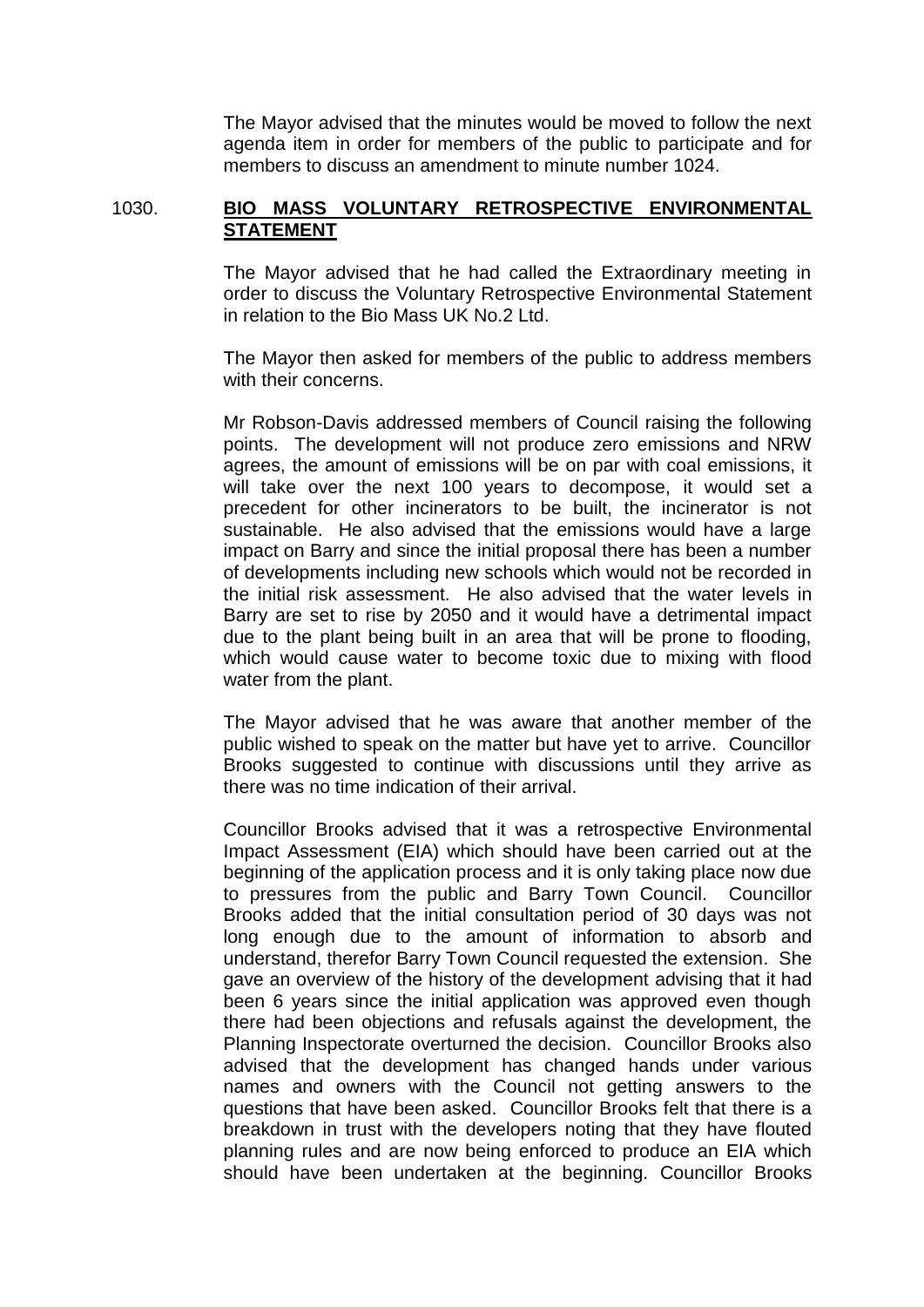ended by saying that the incinerator has been placed in the centre of the Town with no reassurance that the development is safe or good for Barry.

The Mayor advised that the member of the public who wished to speak had arrived and they would have the opportunity to address members.

Mr Shaw addressed members by stating that he was a member of Barry Friends of the Earth who have actively been against the development. Mr Shaw agreed with Councillor Brooks that there had not been enough consultation time and felt that the applications are dictating as to when the observations should be submitted. He advised that Barry Town Council has supported the cause since the beginning as custodians for Barry. He also advised that there was a demand for an EIA at the beginning and asked why an appropriate EIA is not being undertaken and suggested that the Council write to the Welsh Government advising that it is not an appropriate EIA and cannot endorse the EIA submitted.

Councillor S Hodges noted that original deadline of 30 days for this consultation period was inadequate and that there is an issue with trust. The Council requested an EIA in 2020 and was concerned with what a retrospective EIA was as she had contacted Natural Resources Wales (NRW) and they advised that there is no such thing. Councillor S Hodges advised that she had attended a site visit along with Councillor Drake where they were advised that the fuel would be wood from skips collected. Councillor S Hodges had great concerns with trust, adding that the incinerator was built differently to the proposed plans within the applications, originally there were fire tanks but they were removed and felt that they are doing things without permission and asked if trust should be placed in the document as the full appendix 4.1 has been removed from the Barry Biomass Voluntary Retrospective Environment Statement documentation, which outlines the methodology agreed by the Welsh Government and the owners. Councillor S Hodges advised that on that basis the Council or the Welsh Government should not accept the Retrospective Voluntary EIA.

Councillor Collins agreed with what had been said and stated that she had always been against the development.

Councillor Clarke also agreed with what has been said, adding that the consultation papers are lengthy and felt that if the owners of the incinerator wanted a response to the consultation it could have been made easier to do so. He also highlighted that health protections have been taken from the people of Barry which was confirmed by the Welsh Environmental Impact Assessment Regulations and that the First Minister for Wales should intervene. He continued that the consultation is based on the assumption that there is such a thing as a Voluntary Retrospective Environmental Impact Assessment which he had searched for and found that nothing suggests such a thing exists and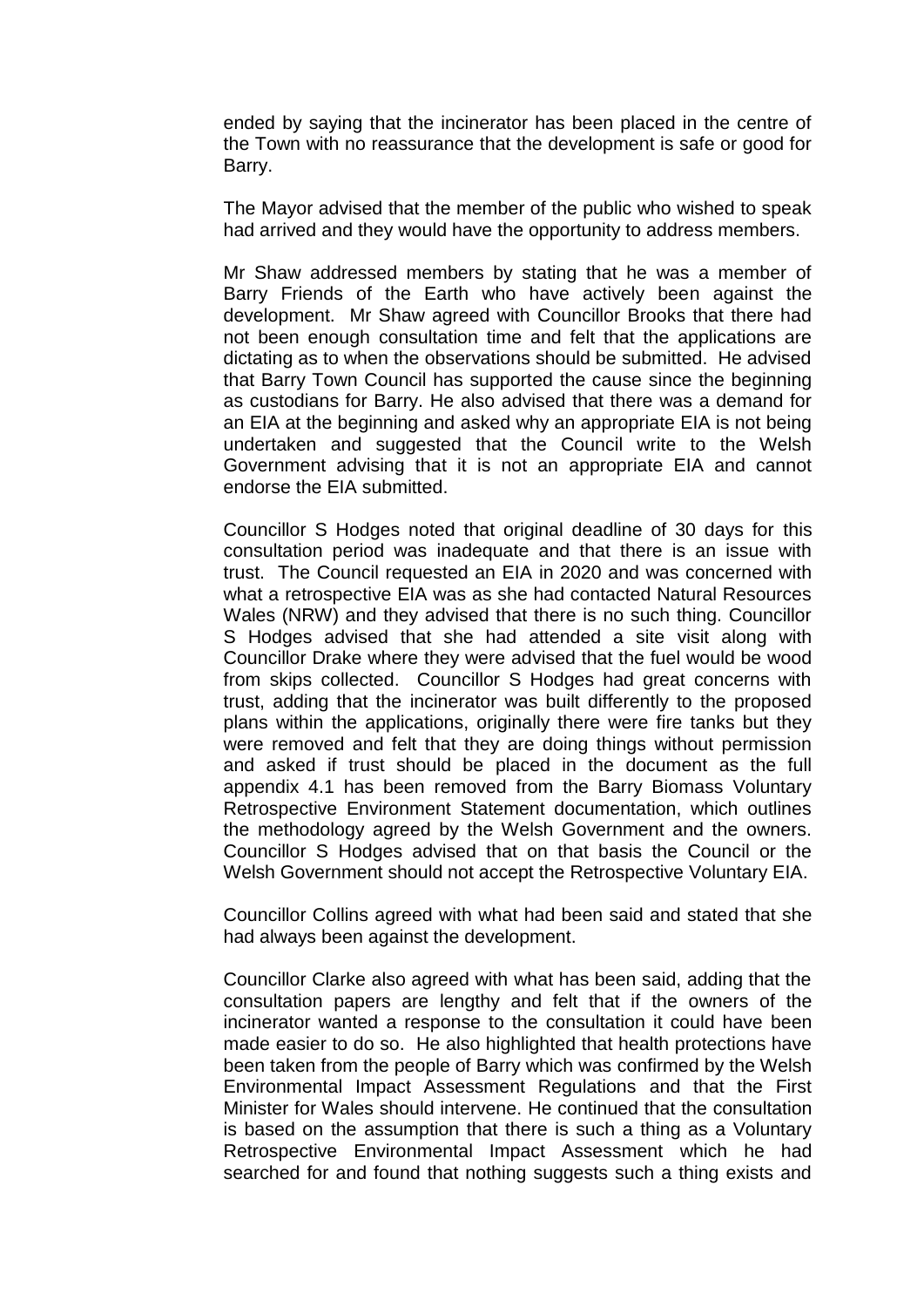that Welsh Government agreed that the incinerator is EIA Schedule 1 meaning that an EIA is compulsory with clear regulations of what should be included.

Councillor Clarke also noted that Appendix 4.1 had been removed from the published papers, advising that they should have been made public as they form part of the submission by the owners explaining how the Welsh Government officers came to their agreement with the owners and is central to the whole consultation.

In addition, Councillor Clarke advised that the consultation hasn't dealt with climate change which is an important part of an EIA, and was requested by the Welsh Government, also there is no reference to possible flooding due to tidal surge over the lock gates within Barry Dock, when in 2018 the owners of the incinerator appear to have agreed that *Flooding and tidal surge pose considerable threat to the Plant and the repercussions are considerable in terms of fire risk and industrial spillage* but claim that the incinerator is designed to take that into account.

Councillor Clarke continued adding concerns of emissions from the Incinerator stating that the owners have never admitted any figure for actual emission of greenhouse gasses, also raising concerns of the height of the stack as it is important to make sure that the poisonous emissions do not land on the town until they have dispersed sufficiently in the atmosphere, however the stack height was calculated with the wrong dimensions and it is likely that emissions will land on the town much too early. He added that this had been highlighted by the Welsh Government's Experts, WSP who rated the need for a new assessment at the highest on their scale, however the owners have chosen not to deal with the subject.

Councillor Clarke then proposed a motion, in which the Council should respond by stating:

This Council urges Welsh Ministers to reject and condemn the commissioning of the biomass incinerator on Barry Docks without a full EIA process being followed and to explain the logical basis for following a Voluntary Retrospective EIA process that is outside the EIA legislation, and therefore outside the law.

This Council asks Welsh Ministers to make public the full Appendix 4.1 which was removed from the Barry Biomass Voluntary Retrospective Environment Statement documentation and contains the full exchange of correspondence between Welsh Government and the owners of the incinerator. This Council is concerned of a possible perception that decisions regarding this matter are not being dealt with in an open and transparent manner.

This Council recommends Welsh Government reject the voluntary Retrospective Environmental Statement due to the following **major** concerns:

a. that the document is produced outside of the current legislative framework and has questionable, if any, legitimacy;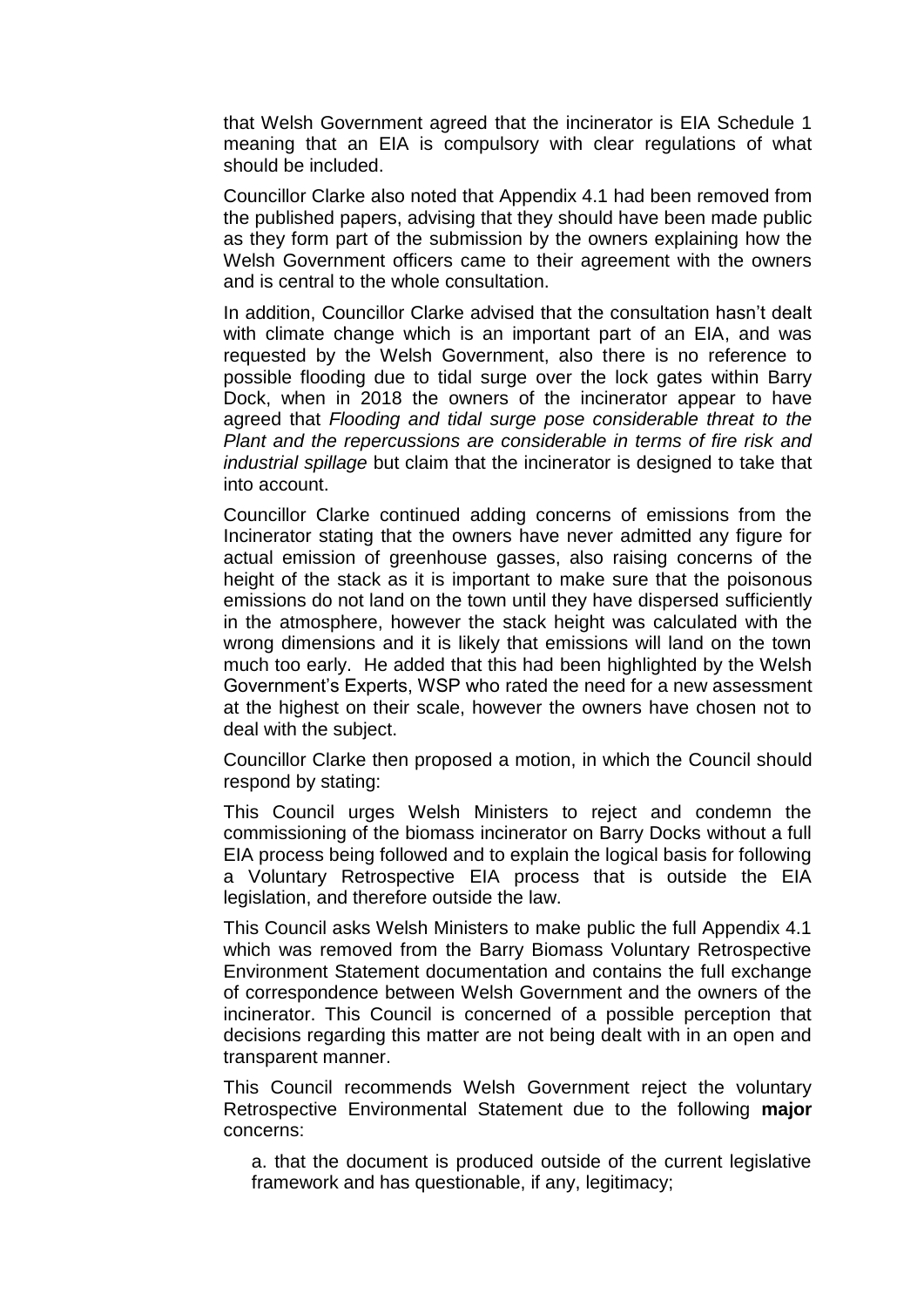b. that the possible impact of climate change and tidal surge that might flood the incinerator site has not been considered. The owners agreed in 2018 that flooding and tidal surge pose considerable threat to the plant and the repercussions are considerable in terms of fire risk and industrial spillage;

c. that the stack height calculation is inaccurate as advised by the Welsh Government experts (WSP). The information relating to emissions is therefore inaccurate and cannot be relied on.

Councillor Bailey seconded the motion.

Councillor Drake also agreed with what had already been discussed advising that she had objected to the original proposals in 2008 noting that the development had changed hands over the years and with a lot of change does not install any confidence. Councillor Drake noted that the report commissioned by Barry Town Council from Capita raised a number of issues, which NRW were written to with a number of questions and a request to not permit the licence for operation, which was later granted and to date no answers have been received. Councillor Drake said that she does not trust the Voluntary EIA.

Councillor Bailey advised that he had been demanding an EIA for a number of years, finally one had been produced but it is not what was requested. He was advised that it was normal for owners to undertake their own EIA, however he felt that it is not transparent and is concerned about the claims of zero emissions as it is not clean wood that will be incinerated. Councillor Bailey added that it weakens the Wellbeing and Future Generations Act 2015 as it is built in a densely populated town with the Vale of Glamorgan Council aiming to create a marina at Barry Docks, with the incinerator as a backdrop.

Councillor Payne advised that The All Parliamentary Group have published a document to decrease not increase the number of incinerators. She advised that this was published after hearing evidence from a range of experts who heard how heavy metals linked with acute childhood leukaemia had been discovered in the toenails of children living near incinerators and another study which found dioxins in chicken eggs up to 10km from incinerators that emit them.

Councillor Perkes said that an independent EIA should be undertaken and advised that incinerators are three times more likely to be built in areas of high deprivation and it is down to the Council to say no. She said that Barry Town Council have worked hard to improve the Town.

Councillor Payne also noted that incinerators are not in the Paris Agreement on Climate Change and it should not be in the town, the Council have been objecting since 2008, the people of Barry do not want it and the Council and the public should know what it is capable of.

Councillor Lloyd-Selby supports what had been said advising that the public are at a point where anything that is said would not reassure them, even if an independent EIA was undertaken should the Council trust it. Councillor Lloyd-Selby said that there had been no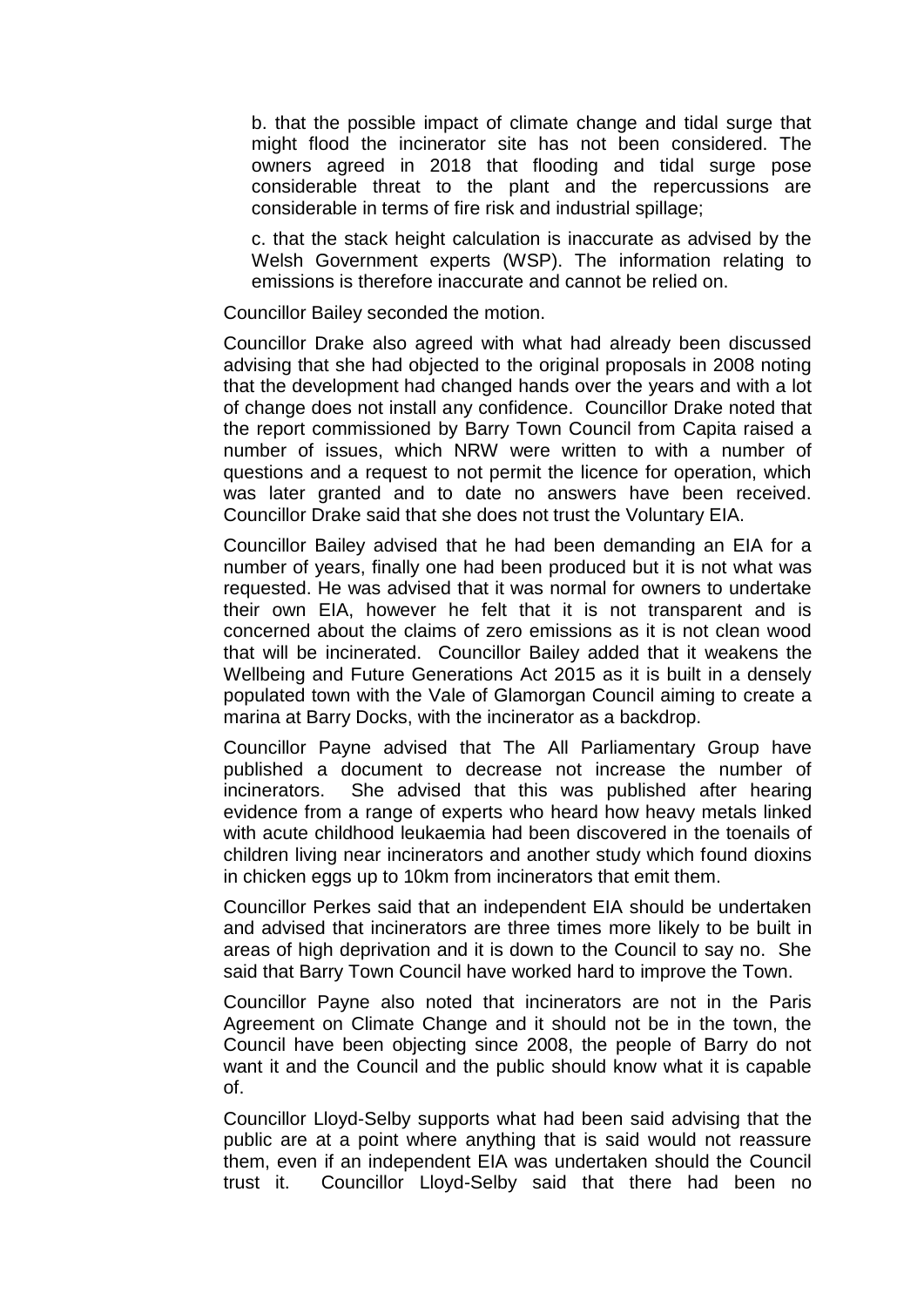reassurance that is can function without risk to health and requested that the owners meet with the Council to discuss the concerns, noting that there will be anxiety over the incinerator for generations.

Councillor Wilkinson said that the Town has lost faith in the development and that there was no public consultation or meetings.

Councillor Charles wanted to thank all of those who have worked hard to oppose to the development.

Councillor Johnson advised that he agreed with the motion made by Councillor Clarke and the amendment suggested by Councillor Lloyd-Selby. He also advised that the application was first placed in 2008 with consistent opposition and concerns from the Town Council, however the Vale of Glamorgan Council granted planning permission and did not request an EIA. He added that the Welsh Government did not enforce the need for an EIA at that time but they now accept there is a need for one. He questioned if the Welsh Government were covering their tracks. Councillor Johnson also added that it is up to the Welsh Government to make the situation right, they need to be open and transparent as currently they are abating faith and trust within the Town, noting that the development will produce poor air quality for Central and Eastern parts of the Town. Councillor Johnson ended by saying that it has gone on for too long with no reassurance.

Councillor Clarke noted that he was happy with the amendment suggested by Councillor Lloyd-Selby but questioned to what extent should certain parties be invited to a meeting, advising that it would be helpful to have Welsh Government Officers or the First Minister, the owners Aviva and Wardle Armstrong present.

Councillor Perkes suggested that more than one meeting could take place suggesting that a meeting with Welsh Government solely might prove useful.

Councillor Bailey advised that he was happy with the amendment suggested by Councillor Lloyd Selby

Councillor Brooks advised that she was happy to meet with all parties mentioned above but was concerned that it is an election year and PURDAH will begin at the end of March, therefore arrangements need to be made soon and agreed to two separate meetings.

Councillor Clarke advised that meeting with Welsh Government alone will not achieve anything without the BioMass owners being invited, he advised to meet with Wardle Armstrong to get the objections of Barry Town Council across.

The Mayor asked Councillor Perkes if she was happy with the suggestion of meeting with all parties together rather than separate meetings to which she advised that she was not happy with the suggestion and the Council should not be put off to meet with Welsh Government Officers alone but would agree with the majority.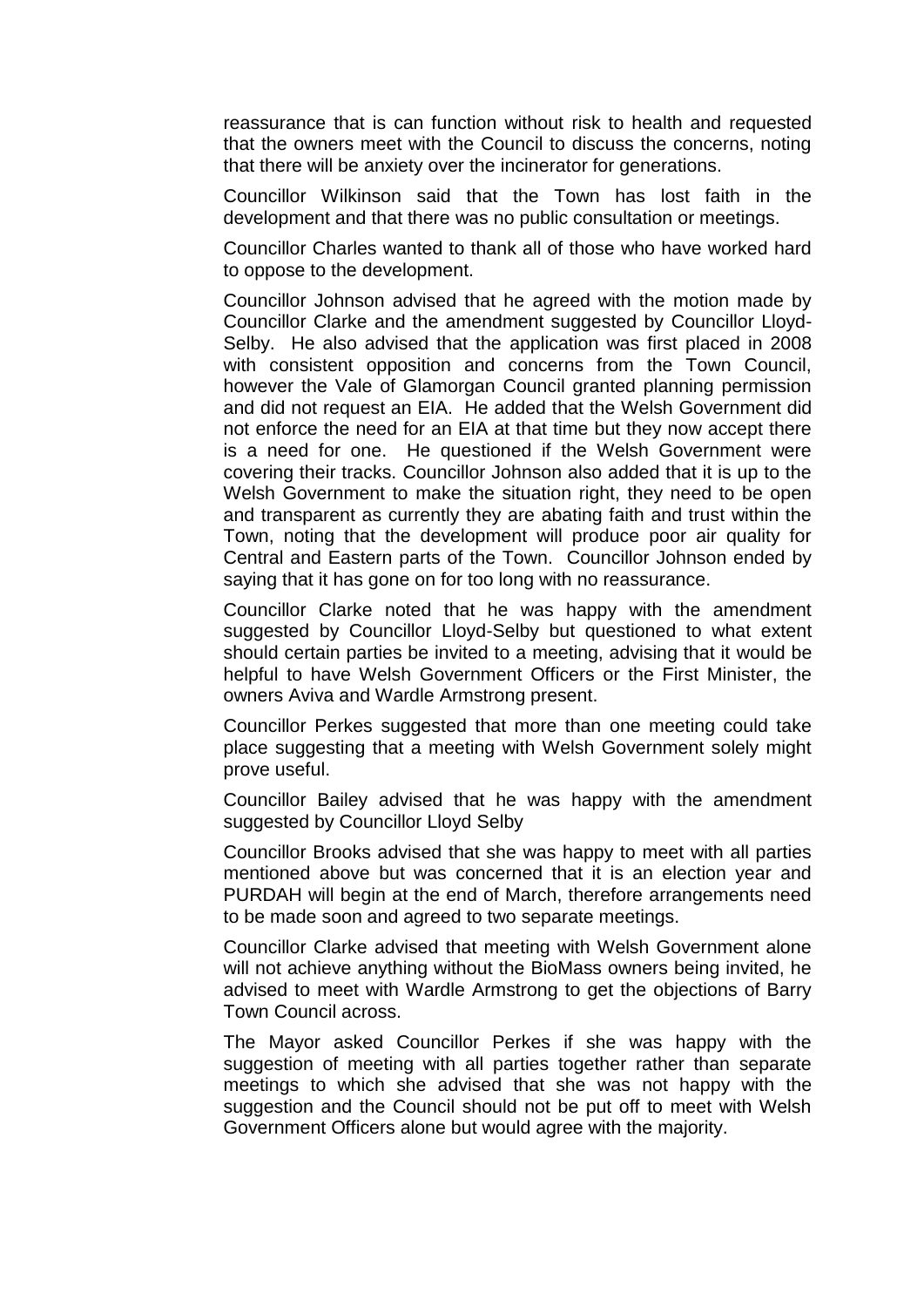The Mayor put it to a vote whereby the result was unanimous that the motion put forward by Councillor Clarke was carried with the addition suggested by Councillor Lloyd-Selby.

This Council urges Welsh Ministers to reject and condemn the commissioning of the biomass incinerator on Barry Docks without a full EIA process being followed and to explain the logical basis for following a voluntary retrospective EIA process that is outside the EIA legislation, and therefore outside the law.

This Council asks Welsh Ministers to make public the full Appendix 4.1 which was removed from the Barry Biomass Voluntary Retrospective Environment Statement documentation and contains the full exchange of correspondence between Welsh Government and the owners of the incinerator. This Council is concerned of a possible perception that decisions regarding this matter are not being dealt with in an open and transparent manner.

This Council recommends Welsh Government reject the voluntary Retrospective Environmental Statement due to the following **major**  concerns:

- a) that the document is produced outside of the current legislative framework and has questionable, if any, legitimacy;
- b) that the possible impact of climate change and tidal surge that might flood the incinerator site has not been considered. The owners agreed in 2018 that flooding and tidal surge pose considerable threat to the plant and the repercussions are considerable in terms of fire risk and industrial spillage;
- c) that the stack height calculation is inaccurate as advised by the Welsh Government experts (WSP). The information relating to emissions is therefore inaccurate and cannot be relied on.

#### **RESOLVED:**

- **1. That Welsh Government, Aviva and Wardle Armstrong are invited to meetings in order to discuss the BioMass development and to discuss the objections and concerns that Barry Town Council and the Public have raised.**
- **2. That the above motion forms the response in relation to the Bio Mass Voluntary Retrospective Environmental Statement Consultation**

#### 1031. **DATE OF NEXT MEETING**

**RESOLVED that the next meeting of Council is scheduled to be held on Monday 7 February 2022 at 7pm.**